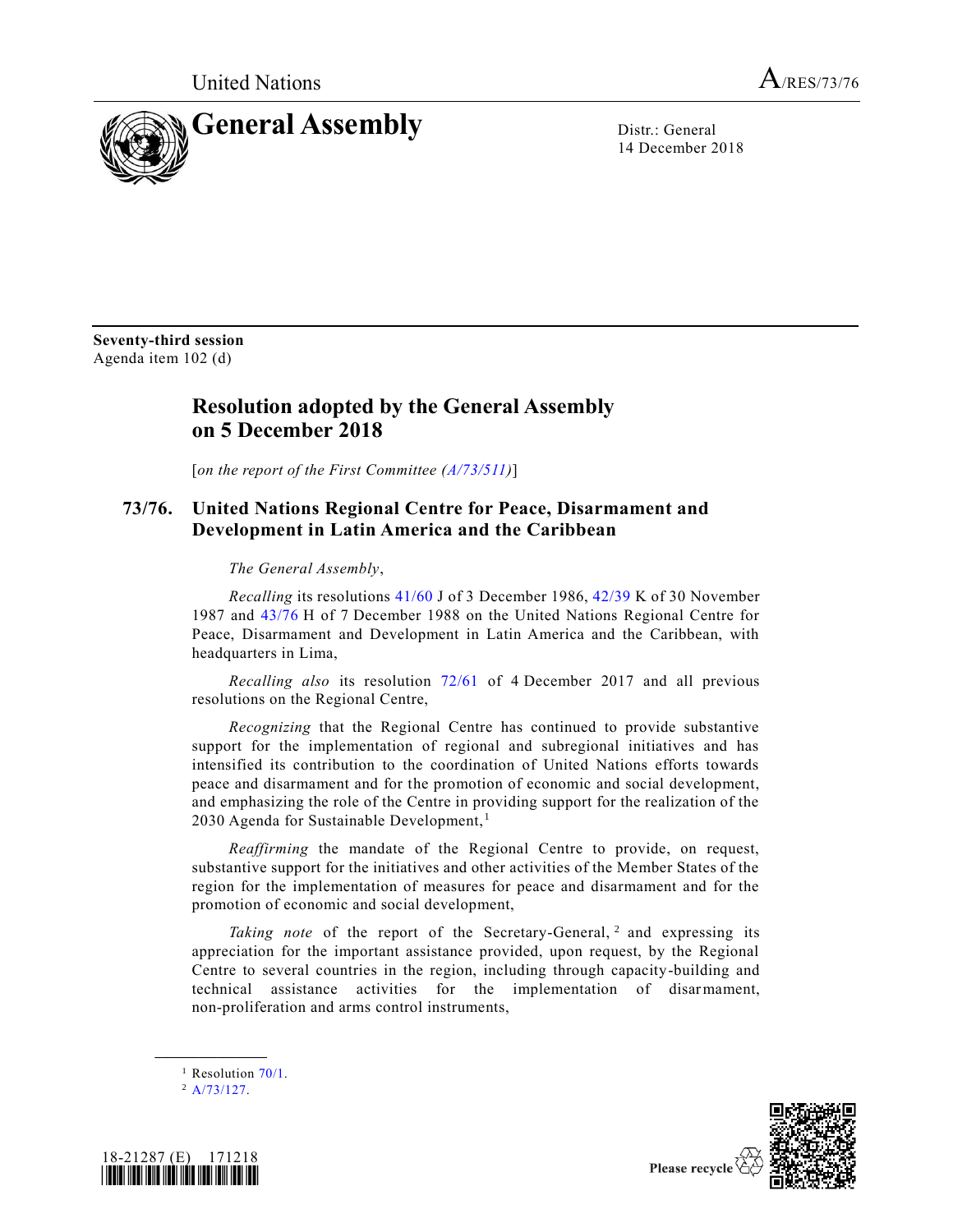*Welcoming* the support provided by the Regional Centre to Member States in the implementation of disarmament and non-proliferation instruments,

*Emphasizing* the need for the Regional Centre to develop and strengthen its activities and programmes in a comprehensive and balanced manner, in accordance with its mandate and in line with the requests for assistance by Member States,

*Welcoming* the ongoing support provided by the Regional Centre to Member States in the implementation of the Programme of Action to Prevent, Combat and Eradicate the Illicit Trade in Small Arms and Light Weapons in All Its Aspects, <sup>3</sup>

<span id="page-1-0"></span>*Welcoming also* the assistance provided by the Regional Centre to some States, upon request, in the management and securing of national weapons stockpiles and in the identification and destruction of surplus, obsolete or seized weapons and ammunition, as declared by competent national authorities, in particular the establishment of a regional training centre in Port of Spain to manage weapons stockpiles,

*Welcoming further* the initiative of the Regional Centre to continue to conduct activities in line with efforts to promote the equitable representation of women in all decision-making processes with regard to matters related to disarmament, non-proliferation and arms control, as encouraged in its resolutions [65/69](https://undocs.org/A/RES/65/69) of 8 December 2010 and subsequent resolutions, including resolution [71/56](https://undocs.org/A/RES/71/56) of 5 December 2016,

*Recalling* the report of the Group of Governmental Experts on the relationship between disarmament and development,<sup>4</sup> referred to in General Assembly resolution [59/78](https://undocs.org/A/RES/59/78) of 3 December 2004, which is of utmost interest with regard to the role that the Regional Centre plays in promoting the issue in the region in pursuit of its mandate to promote economic and social development related to peace and disarmament,

*Noting* that security, disarmament and development issues have always been recognized as significant topics in Latin America and the Caribbean, the first inhabited region in the world to be declared a nuclear-weapon-free zone,

*Recognizing* the cooperation between the Regional Centre and the Agency for the Prohibition of Nuclear Weapons in Latin America and the Caribbean on strengthening the nuclear-weapon-free zone established by the Treaty for the Prohibition of Nuclear Weapons in Latin America and the Caribbean (Treaty of Tlatelolco),<sup>5</sup> as well as its efforts in promoting peace and disarmament education,

*Bearing in mind* the important role of the Regional Centre in promoting confidence-building measures, arms control and limitation, disarmament and development at the regional level,

*Recognizing* the importance of information, research, education and training for peace, disarmament and development in order to achieve understanding and cooperation among States,

1. *Reiterates its strong support* for the role of the United Nations Regional Centre for Peace, Disarmament and Development in Latin America and the Caribbean in the promotion of activities of the United Nations at the regional and subregional levels to strengthen peace, disarmament, stability, security and development among its Member States;

**\_\_\_\_\_\_\_\_\_\_\_\_\_\_\_\_\_\_**

<sup>3</sup> *Report of the United Nations Conference on the Illicit Trade in Small Arms and Light Weapons in All Its Aspects, New York, 9–20 July 2001* [\(A/CONF.192/15\)](https://undocs.org/A/CONF.192/15), chap. IV, para. 24.

<sup>4</sup> Se[e A/59/119.](https://undocs.org/A/59/119)

<sup>5</sup> United Nations, *Treaty Series*, vol. 634, No. 9068.